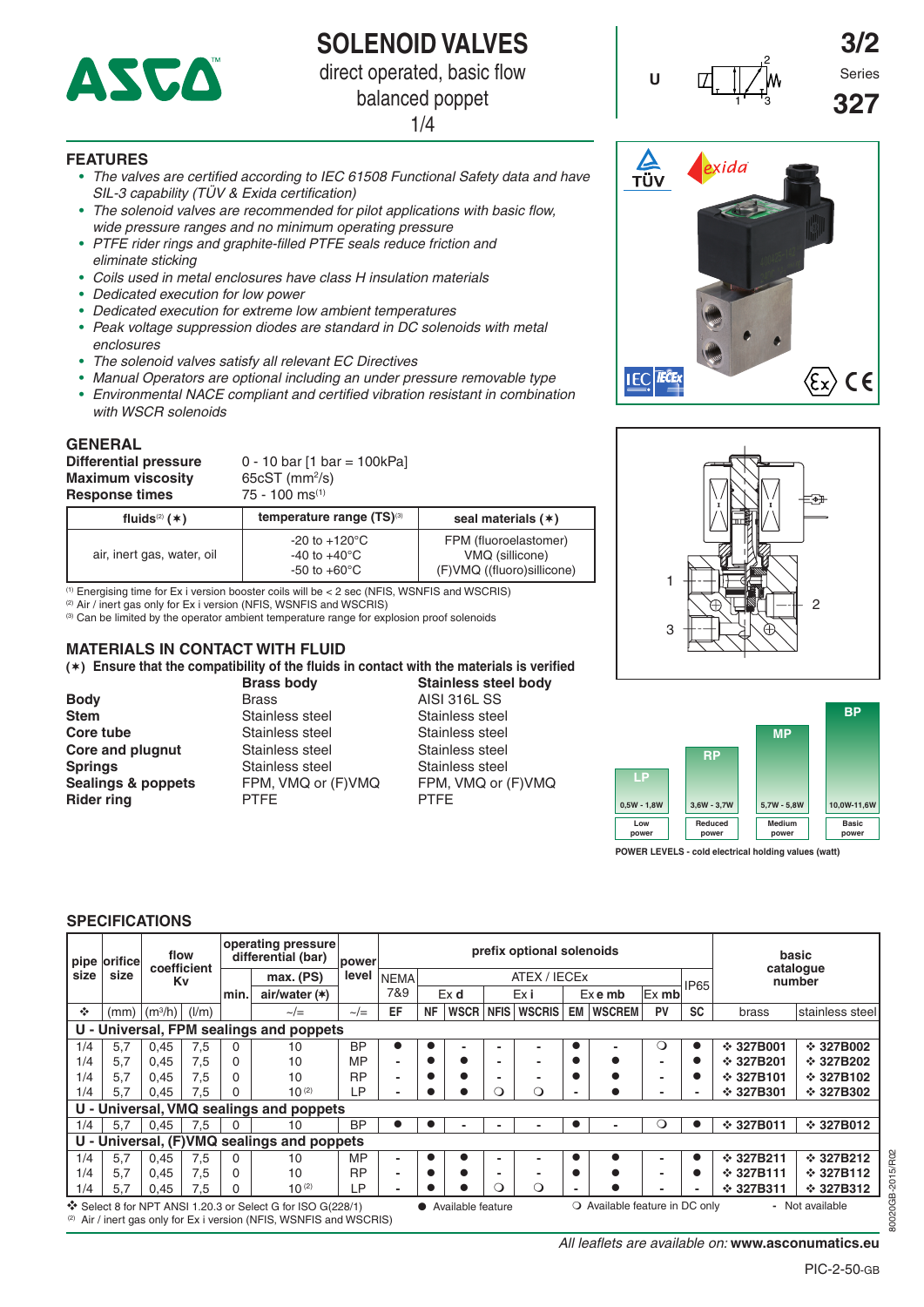

## SERIES 327

#### **PREFIX TABLE**

| prefix |              |   |              |   |   |   | description                                                         |          | power level |             |
|--------|--------------|---|--------------|---|---|---|---------------------------------------------------------------------|----------|-------------|-------------|
|        | 2            | 3 | 4            | 5 | 6 | 7 |                                                                     |          |             | LP RP MP BP |
| E      | F            |   |              |   |   |   | Explosionproof - NEMA 7, 9 - Zinc plated steel conduit              |          |             |             |
| E      | V            |   |              |   |   |   | Explosionproof - NEMA 7, 9 - 316 SS conduit                         |          |             |             |
| E      | м            |   |              |   |   |   | Waterproof IP66/67 - Metal enclosure (EN/IEC 60079-7,-18 and -31)*  |          |             |             |
|        |              | F |              |   |   |   | Threaded conduit/hole (M20 x 1,5)                                   |          |             |             |
| N      | F            |   |              |   |   |   | Flameproof - Aluminium (EN/IEC 60079-1, 60079-31)*                  |          |             |             |
| P      | V            |   |              |   |   |   | Encapsulated epoxy moulded (EN/IEC 60079-18)*                       |          |             | ∩           |
| S      |              |   |              |   |   |   | Solenoid with spade plug connector (EN/IEC 60730)                   |          |             |             |
| W      | P            |   |              |   |   |   | Waterproof IP67 - Metal enclosure                                   |          |             |             |
| N      | F            |   |              |   | S |   | I.S. with Aluminium IP66/IP67 enclosure (EN/IEC 60079-11+31)*       | $\Omega$ |             |             |
| W      | S            |   |              |   |   |   | Waterproof IP67 - 316 SS enclosure                                  |          |             |             |
| W      | S            | C | $\mathsf{R}$ |   |   |   | Flameproof 316L SS (EN/IEC 60079-0+1+31)*                           |          |             |             |
| W      | S            | C | R            | E | M |   | Increased Safety / Encapsulated 316L SS (EN/IEC 60079-0+7+18+31)*   |          |             |             |
| W      | S            | C | R            |   | S |   | Intrinsically Safe 316L SS (EN/IEC 60079-0+11+31)*                  | $\Omega$ |             |             |
| W      | S            | E | M            |   |   |   | Waterproof IP66/67 - 316 SS enclosure (EN/IEC 60079-7,-18 and -31)* |          |             |             |
| W      | S            | N | F            |   | S |   | I.S. with 316L SS IP66/IP67 enclosure (EN/IEC 60079-11+31)*         | ∩        |             |             |
| W      | <sub>S</sub> | N | F            |   |   |   | Flameproof - 316L SS (EN/IEC 60079-1, 60079-31)*                    |          |             |             |
|        |              | т |              |   |   |   | Threaded conduit (1/2" NPT)                                         |          |             |             |
|        |              |   |              | н | C |   | Class H - Battery charging circuit                                  |          |             |             |
|        |              |   |              |   |   | X | Other special constructions                                         |          |             |             |

#### **SUFFIX TABLE**

| suffix |            |   |              |   | description                                                                                                                   |  | power level |  |
|--------|------------|---|--------------|---|-------------------------------------------------------------------------------------------------------------------------------|--|-------------|--|
|        |            | 3 | 4            | 5 |                                                                                                                               |  | LP RP MP BP |  |
|        | 'NIV<br>СI | O |              |   | FPM (fluoroelastomer) and parts cleaned for oxygen service<br>FPM (fluoroelastomer)<br>Epoxy coating on all external surfaces |  |             |  |
|        |            |   | M   O<br>M S |   | Push type manual operator (2)<br>Screw type manual operator (1) (2)                                                           |  |             |  |

#### **PRODUCT SELECTION GUIDE**

#### STEP 1

Select basic catalogue number, including pipe thread indentification letter. Refer to the specifications table on page 1.

**Example: 8327B001**

#### STEP 2

Select prefix (combination). Refer to the specifications table on page 1 and the prefix table on page 2, respect the indicated power level. **Example: NF**

#### STEP 3

Select suffix (combination) if required. Refer to the suffix table on page 2, respect the indicated power level. **Example: MS**

#### STEP<sub>4</sub>

Select voltage. Refer to standard voltages on page 3. **Example: 230V / 50/60Hz**

#### STEP 5

Final catalogue / ordering number. **Example: NF 8327B001 MS 230V / 50/60 Hz**

● Available feature Available feature in DC only

Not available

\* ATEX/IECEx valves using these solenoids are approved according to EN 13463-1 (non electrical)

Functional Safety certification is not applicable with this feature (2) Under pressure removable execution (see page 6)

#### **OPTIONS & ACCESSORIES**

| catalogue   | spare part kit no. <sup>(2)</sup> | mounting |
|-------------|-----------------------------------|----------|
| number      | $\sim$ / $=$                      | bracket  |
| SC ❖327B001 | C <sub>123670</sub>               |          |
| SC ❖327B002 | C <sub>123670</sub>               |          |
| SC ❖327B011 | C <sub>131237</sub>               |          |
| SC ❖327B012 | C <sub>131237</sub>               |          |
| SC ❖327B101 | C <sub>132251</sub>               |          |
| SC ❖327B102 | C <sub>132251</sub>               |          |
| SC ❖327B111 | C <sub>132253</sub>               |          |
| SC ❖327B112 | C <sub>132253</sub>               |          |
| SC ❖327B201 | C <sub>132251</sub>               |          |
| SC ❖327B202 | C <sub>132251</sub>               |          |
| SC ❖327B211 | C <sub>132253</sub>               |          |
| SC ❖327B212 | C <sub>132253</sub>               |          |
| SC ❖327B301 | C <sub>133441</sub>               |          |
| SC ❖327B302 | C <sub>133441</sub>               |          |
| SC ❖327B311 | C133442                           |          |
| SC ❖327B312 | C133442                           |          |

Select **8** for NPT ANSI 1.20.3 or select **G** for ISO G(228/1)

Standard prefixes/suffixes are also applicable to kits

**Mounting holes in body** 

#### **ORDERING EXAMPLES VALVES:**



#### **ORDERING EXAMPLES KITS:**



(3) Prefix EF and EV should always be used in conjunction with change letter H in the basic number

(4) Basic kit number applies to SC coil construction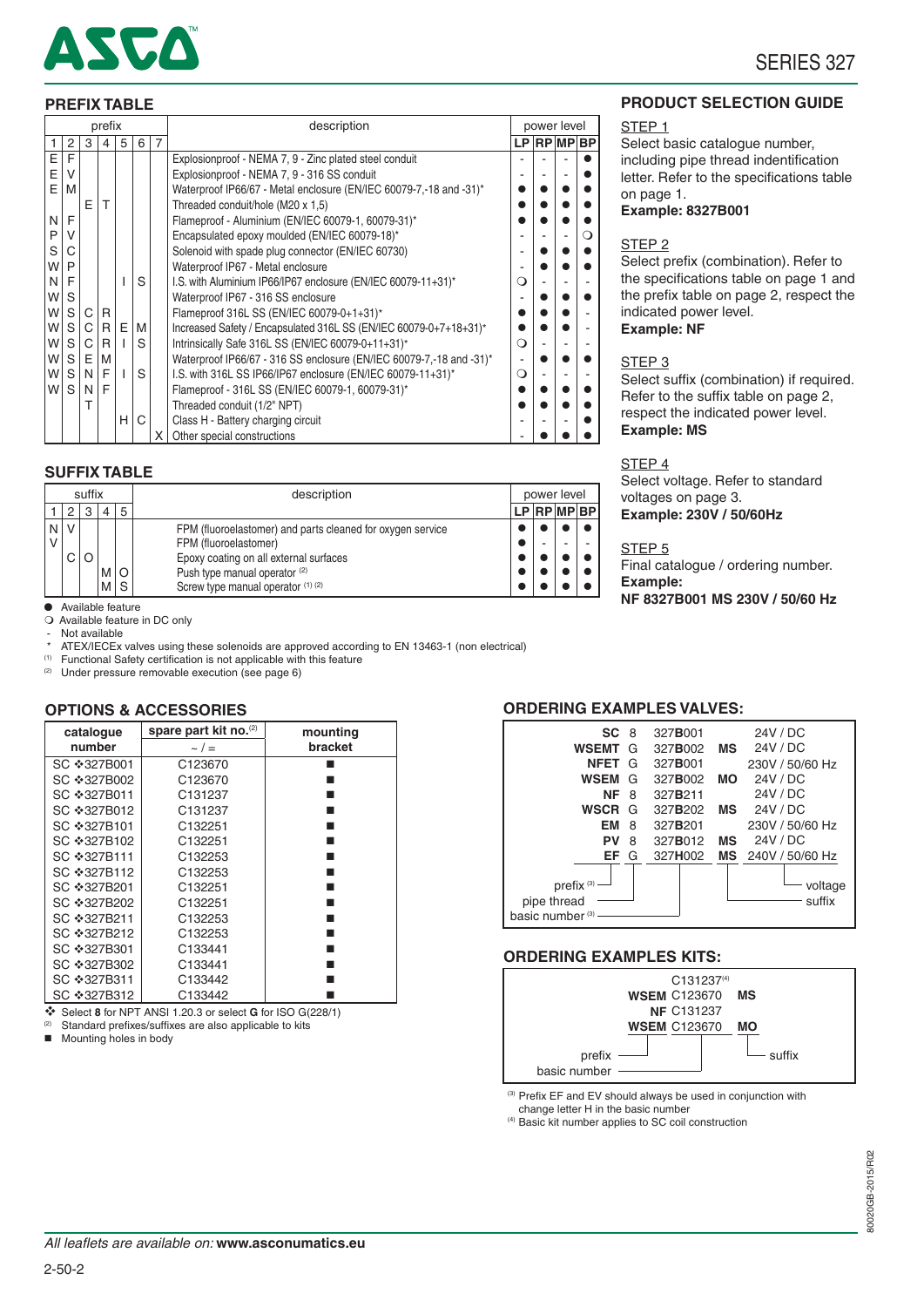

#### **EXPLANATION OF TEMPERATURE RANGES OF SOLENOID VALVES**

Valve temperature range The valve temperature range **(TS)** is determined by the selected seal material, the temperature range for proper operation of the valve and sometimes by the fluid (e.g. steam)

Operator ambient temperature range The operator ambient temperature range is determined by the selected power level and the safety code

Total temperature range The temperature range of the complete solenoid valve is determined by the limitations of both temperature ranges above

#### **ELECTRICAL CHARACTERISTICS**

**Coil insulation class** H **Electrical safety IEC 335** 

**Standard voltages** DC (=) 24V - 48V; Allowable voltage variation  $\pm$  10% AC  $(-)$  24V - 48V - 115V - 230V/50/60Hz; Other voltages are available on request

|                                                  |        | power ratings |      |                              | operator<br>ambient         |                                                                   | electrical              | replacement coil / kit                                            |               |                     |  |  |  |  |  |
|--------------------------------------------------|--------|---------------|------|------------------------------|-----------------------------|-------------------------------------------------------------------|-------------------------|-------------------------------------------------------------------|---------------|---------------------|--|--|--|--|--|
| prefix                                           | inrush | holding       |      | hot/cold                     | temperature                 | safety code                                                       | enclosure<br>protection |                                                                   |               |                     |  |  |  |  |  |
| option                                           |        |               |      | Ξ                            | range                       |                                                                   | (EN 60529)              | 230V/50/60 Hz                                                     | $=$<br>24V/DC | type <sup>(2)</sup> |  |  |  |  |  |
|                                                  | (VA)   | (VA)          | (W)  | (W)                          | $(C°)^{(1)}$                |                                                                   |                         |                                                                   |               |                     |  |  |  |  |  |
| <b>Basic power (BP)</b>                          |        |               |      |                              |                             |                                                                   |                         |                                                                   |               |                     |  |  |  |  |  |
| <b>SC</b>                                        | 10,0   | 10,0          |      | 10,0 $ 9,0/11,2 $ -40 to +55 |                             | EN 60730                                                          | IP65, moulded           | 123664-017                                                        | 400425-142    | 01                  |  |  |  |  |  |
| WP/WS                                            | 10.0   | 10,0          |      | 10,0 $ 9,0/11,2 $ -40 to +55 |                             | EN 60730                                                          | IP67, steel /SS         | 400915-017                                                        | 400913-142    | 03                  |  |  |  |  |  |
| NF/WSNF                                          | 10.0   | 10,0          |      |                              | 10,0 9,0/11,2 -60 to +40/60 | II2G Ex d IIC Gb T6/T5, II2D Ex tb IIIC Db                        | IP66/67, alu./SS        | 400915-017                                                        | 400913-142    | 05                  |  |  |  |  |  |
| EM/WSEM                                          | 10,0   | 10,0          |      | 10,0 9,0/11,2 -40 to +40     |                             | II2G Ex e mb IIC Gb T3, II2D Ex tb IIIC Db                        | IP66/67, steel /SS      | 400915-017                                                        | 400913-142    | 03                  |  |  |  |  |  |
| PV                                               |        |               | ÷.   |                              | $ 9,0/11,2 $ -40 to +55     | II2G Ex mb IIC Gb T4, II2D Ex mb IIIC Db                          | IP65, moulded           |                                                                   | (3)           | 07                  |  |  |  |  |  |
| EF/EV                                            | 12,0   | 12,0          |      |                              | 12,0 9,3/11,6 -40 to +52/40 | NEMA type 7 and 9                                                 | NEMA 4X                 | 276002-058D 238714-006D                                           |               | 08                  |  |  |  |  |  |
| <b>Medium Power (MP)</b>                         |        |               |      |                              |                             |                                                                   |                         |                                                                   |               |                     |  |  |  |  |  |
| SC                                               | 5,8    | 5,8           | 5,8  | 5,2/5,7                      | $-40$ to $+90$              | EN 60730                                                          | IP65. moulded           | 400924-297                                                        | 400923-442    | 02                  |  |  |  |  |  |
| WP/WS                                            | 5,8    | 5,8           | 5,8  | 5,2/5,7                      | $-40$ to $+90$              | EN 60730                                                          | IP67, steel /SS         | 400921-297                                                        | 400914-442    | 04                  |  |  |  |  |  |
| NF/WSNF                                          | 5,8    | 5,8           | 5,8  | 5,2/5,7                      | $-60$ to $+60/75/90$        | II2G Ex d IIC Gb T6/T5/T4, II2D Ex tb IIIC Db<br>IP66/67, alu./SS |                         | 400921-297                                                        | 400914-442    | 05                  |  |  |  |  |  |
| <b>WSCR</b>                                      | 5,8    | 5,8           | 5,8  | 5,2/5,7                      | $-60$ to $+40/75/90$        | II2G Ex d IIC Gb T6/T4/T3, II2D Ex t IIIC Db                      | IP66/67, SS             | 400962-297                                                        | 400961-442    | 06                  |  |  |  |  |  |
| <b>WSCREM</b>                                    | 5,8    | 5,8           | 5,8  | 5,2/5,7                      | $-60$ to $+40/90$           | II2G Ex e mb IIC Gb T6/T4, II2D Ex tb IIIC Db                     | IP66/67, SS             | 400962-297                                                        | 400961-442    | 06                  |  |  |  |  |  |
| <b>EM/WSEM</b>                                   | 5,8    | 5,8           | 5,8  | 5,2/5,7                      | $-40$ to $+40/75$           | II2G Ex e mb IIC Gb T5/T4, II2D Ex tb IIIC Db                     | IP66/67, steel /SS      | 400921-297                                                        | 400914-442    | 04                  |  |  |  |  |  |
| Reduced Power (RP)(4)                            |        |               |      |                              |                             |                                                                   |                         |                                                                   |               |                     |  |  |  |  |  |
| <b>SC</b>                                        | 3,7    | 3,7           | 3,7  | 3,2/3,6                      | $-40$ to $+55$              | EN 60730                                                          | IP65, moulded           | (4)                                                               | 400923-042    | 02                  |  |  |  |  |  |
| WP/WS                                            | 3,7    | 3,7           | 3,7  | 3,2/3,6                      | $-40$ to $+55$              | EN 60730                                                          | IP67, steel /SS         | (4)                                                               | 400914-242    | 04                  |  |  |  |  |  |
| NF/WSNF                                          | 3,7    | 3.7           | 3,7  | 3,2/3,6                      | $-60$ to $+60$              | II2G Ex d IIC Gb T6, II2D Ex tb IIIC Db                           | IP66/67, alu./SS        | (4)                                                               | 400914-242    | 05                  |  |  |  |  |  |
| <b>WSCR</b>                                      | 3.7    | 3,7           | 3,7  | 3,2/3,6                      | $-60$ to $+40/60/90$        | II2G Ex d IIC Gb T6/T5/T4, II2D Ex t IIIC Db                      | IP66/67, SS             | (4)                                                               | 400961-242    | 06                  |  |  |  |  |  |
| <b>WSCREM</b>                                    | 3,7    | 3,7           | 3,7  | 3,2/3,6                      | $-60$ to $+40/60/90$        | II2G Ex e mb IIC Gb T6/T5/T4, II2D Ex tb IIIC Db                  | IP66/67, SS             | (4)                                                               | 400961-242    | 06                  |  |  |  |  |  |
| <b>EM/WSEM</b>                                   | 3,7    | 3.7           | 3.7  | 3,2/3,6                      | $-40$ to $+40/55$           | II2G Ex e mb IIC Gb T6/T5, II2D Ex tb IIIC Db                     | IP66/67, steel /SS      | (4)                                                               | 400914-242    | 04                  |  |  |  |  |  |
| Low Power (LP)(5)                                |        |               |      |                              |                             |                                                                   |                         |                                                                   |               |                     |  |  |  |  |  |
| NF/WSNF                                          | 1,85   | 1,85          | 1,85 | 1,5/1,8                      | $-60$ to $+55$              | II2G Ex d IIC Gb T6, II2D Ex tb IIIC Db                           | IP66/67, alu./SS        | (5)                                                               | 400914-542    | 05                  |  |  |  |  |  |
| <b>WSCR</b>                                      | 1,85   | 1,85          | 1,85 | 1,5/1,8                      | $-60$ to $+55$              | II2G Ex d IIC Gb T6, II2D Ex t IIIC Db                            | IP66/67, SS             | (5)                                                               | 400961-542    | 06                  |  |  |  |  |  |
| <b>WSCREM</b>                                    | 1,85   | 1,85          | 1,85 | 1,5/1,8                      | $-60$ to $+55$              | II2G Ex e mb IIC Gb T6, II2D Ex tb IIIC Db                        | IP66/67, SS             | (5)                                                               | 400961-542    | 06                  |  |  |  |  |  |
| NFIS <sup>(6)</sup>                              | 0,5    | 0,5           | 0,5  | 0,5                          | $-40$ to $+60$              | II2G Ex ia IIC T6 Gb, II2D Ex tb IIIC Db                          | IP66/67, alu./SS        | (5)                                                               | 429013-001    | 05                  |  |  |  |  |  |
| <b>WSCRIS</b>                                    | 0.5    | 0,5           | 0,5  | 0,5                          | $-40$ to $+60$              | II2G Ex ia IIC T6 Gb. II2D Ex tb IIIC Db                          | IP66/67, SS             | (5)                                                               | 429013-001    | 06                  |  |  |  |  |  |
| <b>WSNFIS</b>                                    | 0,5    | 0,5           | 0,5  | 0,5                          | $-40$ to $+60$              | II2G Ex ia IIC T6 Gb, II2D Ex tb IIIC Db                          | IP66/67, alu./SS        | (5)                                                               | 429013-001    | 05                  |  |  |  |  |  |
| (1) Temperature range can be limited by sealings |        |               |      |                              |                             | <sup>(2)</sup> Refer to the dimensional drawings on page 4 and 5  |                         | (3) Multiple coil kits are available under ATEX/IECEx, contact us |               |                     |  |  |  |  |  |

(1) Temperature range can be limited by sealings (4) AC (~) limited to 127V/50/60Hz or 125V/DC

- Not available

#### **ELECTRICAL CONNECTIONS**

| prefix                                            | connection                                                                                                          |
|---------------------------------------------------|---------------------------------------------------------------------------------------------------------------------|
| lsc                                               | Spade plug connector with cable gland EN175301-803A (ISO 4400) for cables with<br>an outer diameter from 6 to 10 mm |
| WP, WS, EM, WSEM, NFIS, WSNFIS,<br><b>IWSCRIS</b> | M20 plastics cable gland for cables with an outer diameter from 7 to 12 mm.                                         |
| IWSCREM                                           | M20 316 SS cable gland for cables with an outer diameter from 7,2 to 11,7 mm.                                       |
| NF, WSNF, WSCR, NFTIS, WSNFTIS                    | 1/2" NPT threaded cable entry. Enclosures are supplied without cable gland                                          |
| NFET, WSNFET, NF <b>ET</b> IS, WSNF <b>ET</b> IS  | M20 x 1,5 threaded cable entry. Enclosures are supplied without cable gland                                         |

(5) Only available in 24V/DC

(6) Shall be protected against any impact or friction, see the installation conditions given in the I&M sheet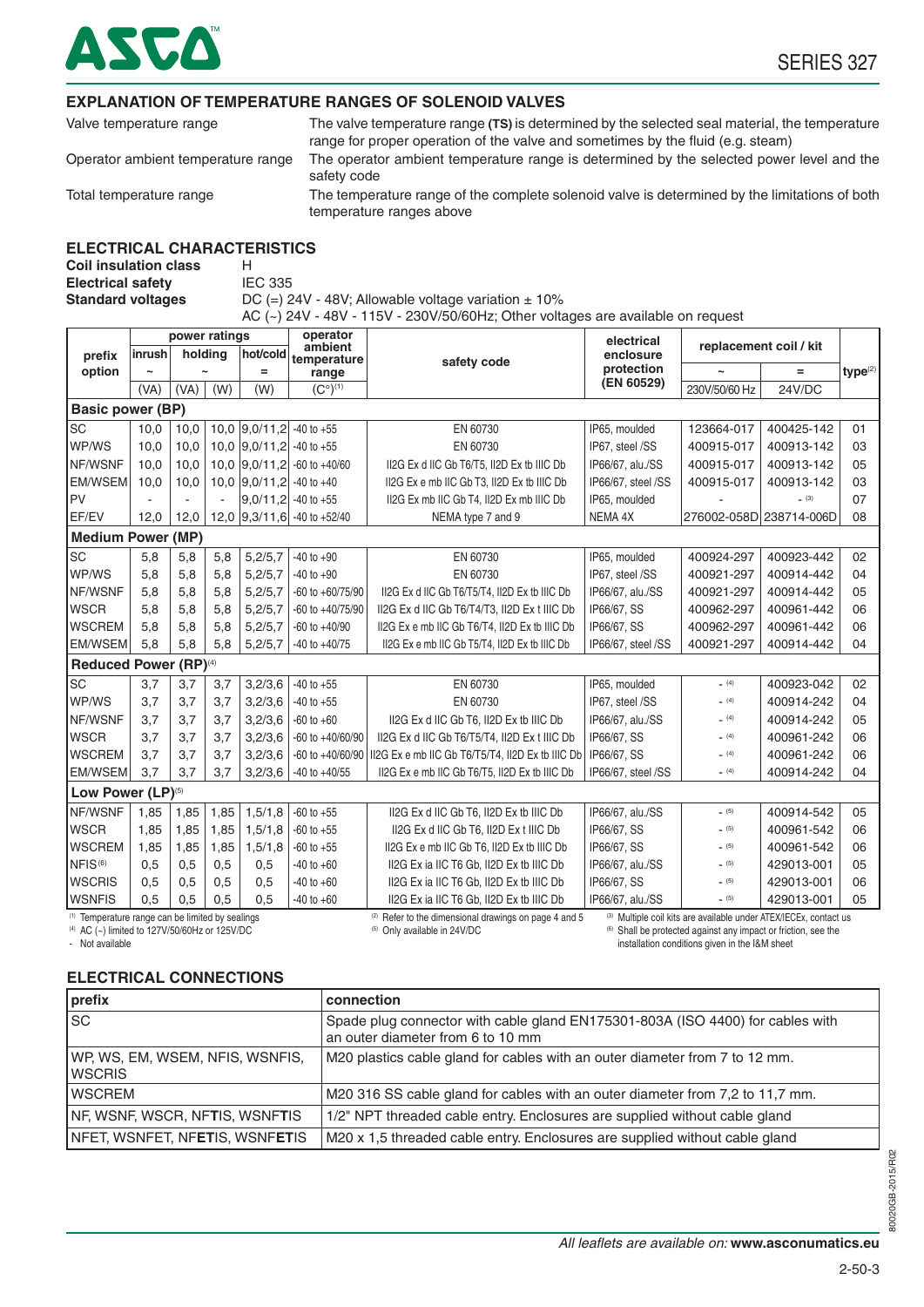

## **ADDITIONAL OPTIONS**

- Ex mb/mD (prefix "PV") solenoid can be supplied with various cable lengths
- Compliance with "UL", "CSA" and other local approvals available on request
- Manual Operators are available as shown on page 6

#### **INSTALLATION**

- Multi language installation/maintenance instructions are included with each valve
- The solenoid valves can be mounted in any position without affecting operation
- The mounting holes are provided in the valve body
- Threaded pipe connection identifier is  $8 = \text{NPT}$  (ANSI 1.20.3);  $G = G$  (ISO 228/1)
- • Declarations of conformity are available on request
- Ex e mb Prefix "EM" and Ex ia Prefix "NFIS/WSCRIS" execution: solenoid enclosure has a cable gland with integral strain relief for cables with an o.d. from 7 to 12 mm and housing is provided with an internal and external connection facility for an earthing or bonding conductor
- Ex d Prefix "NF/WSNF/WSCR" enclosure is provided with a 1/2" NPT threaded entry hole, M20 x 1,5 (prefix "ET") is optional. These are supplied without cable gland
- All DC solenoids with metal enclosure are provided with switch-off peak voltage suppression diodes

l∈l⊕

 • To comply with IEC 61508 (SIL) the valves must be provided with a specific exhaust protector (as shown on page 6) or equal

## **DIMENSIONS** (mm)**, WEIGHT** (kg)



**TYPE 01: TYPE 02:** Epoxy moulded SC: IEC 335 / ISO 4400



A

E D C

3

B



WP / WS: IEC 335

Metal, epoxy coated / AISI 316 SS

F  $\overline{G}$ 

 $12$ 

 $23$ 

EM / WSEM: EN/IEC 60079-7+18+31



# SC: IEC 335 / ISO 4400

**327B001 / B002 / B011 / B012 327B101 / B102 / B111 / B112 / B201 / B202 / B211 / B212**

Epoxy moulded







Manual operator (MS) execution

L



1 S

Metal, epoxy coated / AISI 316 SS WP / WS: IEC 335 EM / WSEM: EN/IEC 60079-7+18+31

#### **327B001 / B002 / B011 / B012 327B101 / B102 / B111 / B112 / B201 / B202 / B211 / B212**



L  $\mathbf{r}$ 

J

Manual operato (MS) execution





Н

05.5 27 41

360˚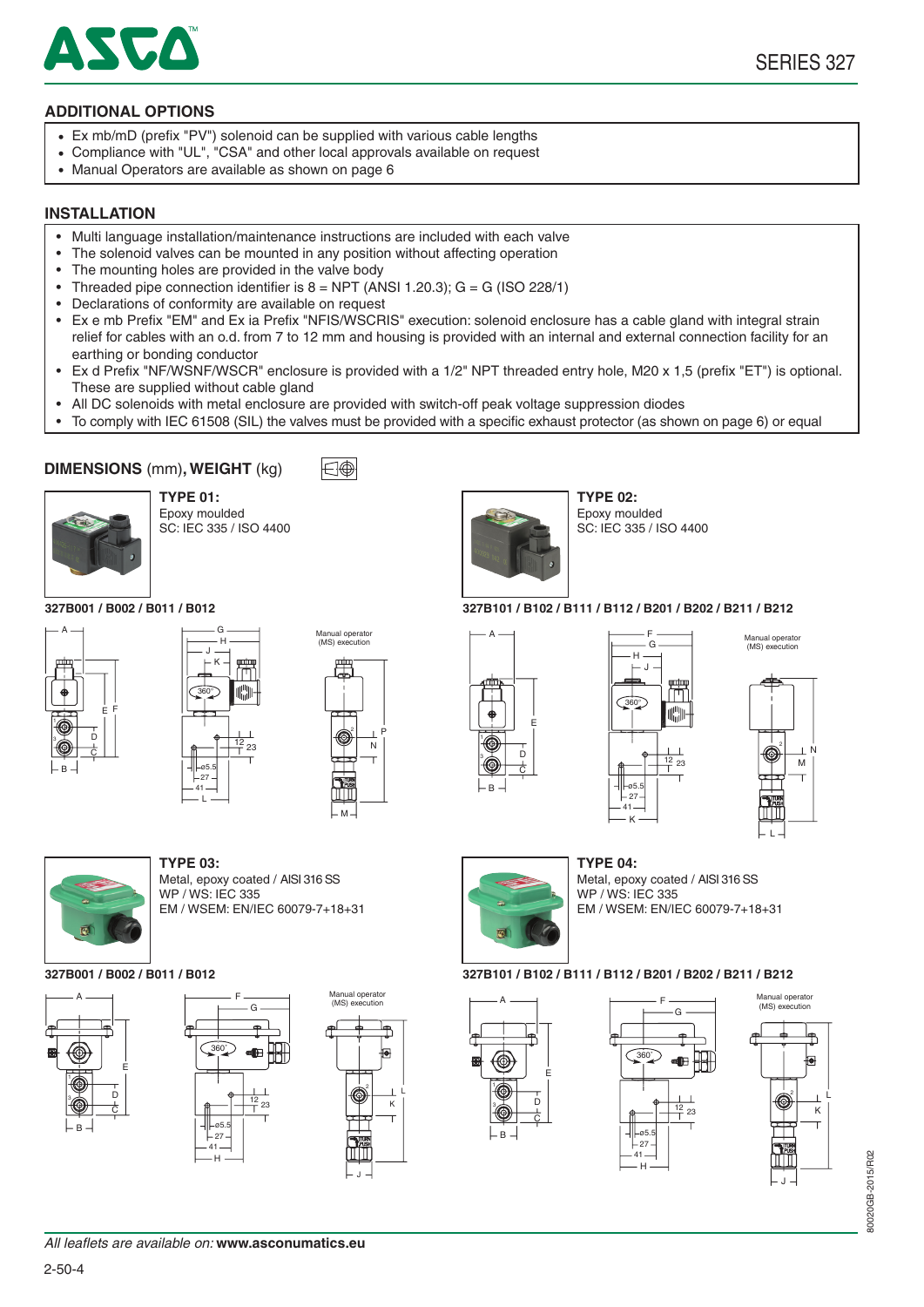

## **DIMENSIONS** (mm)**, WEIGHT** (kg)



Aluminium, epoxy coated / AISI 316L SS<br>NF/WSNF : EN/IEC 60079-1, 60079-: EN/IEC 60079-1, 60079-31 NFIS / WSNFIS : EN/IEC 60079-11, 60079-31

 $\overline{\bigoplus}$ 

#### **327B001 / B002 / B011 / B012 / B101 / B102 / B111 / B112 / 327B201 / B202 / B211 / B212 / B301 / B302 / B311 / B312**

G







Epoxy encapsulated PV: EN/IEC 60079-18

J 41  $27$ 

**327B001 / B002 / B011 / B012 327H001 / H002 / H011 / H012**







K

2  $\overline{M}$  $\top$ L



AISI 316L SS<br>WSCR : El : EN/IEC 60079-0, 60079-1, 60079-31 WSCREM : EN/IEC 60079-0, 60079-7, 60079-18, EN/IEC 60079-31 WSCRIS : EN/IEC 60079-0, 60079-11, 60079-31

#### **327B102 / B112 / B202 / B212 / B302 / B312**



M  $\overline{L}$ 



2

E

L



Epoxy encapsulated EF and EV: NEMA type 7, 9 / ICS-6 ANSI

F - G

Ø5.5  $\frac{27}{7}$ 41

360°

J

Н

 $\Lambda$ <sup>1</sup>

 $|-@5,5$  $-27$ 

360°





|    | type prefix/option   | power level     | A  | в  | C  | D  | Е   | F   | G   | н  | J  | κ  |     | M   | N                        | P                        | R                        | weight    |
|----|----------------------|-----------------|----|----|----|----|-----|-----|-----|----|----|----|-----|-----|--------------------------|--------------------------|--------------------------|-----------|
| 01 | <b>SC</b>            | BP              | 45 | 30 | 11 | 24 | 90  | 14  | 91  | 85 | 50 | 30 | 55  | 29  | 23                       | 167                      | $\sim$                   | $0,95$ kg |
| 02 | SC                   | MP/RP           | 50 | 30 |    | 24 | 109 | 95  | 87  | 56 | 53 | 55 | 29  | 23  | 162                      |                          | ۰                        | l,05 kg   |
| 03 | WP, WS, EM, WSEM     | BP              | 77 | 30 |    | 24 | 109 | 120 | 81  | 55 | 29 | 23 | 162 |     |                          |                          | $\overline{\phantom{a}}$ | 1,00 kg   |
| 04 | WP, WS, EM, WSEM     | MP/RP           | 77 | 30 | 11 | 24 | 112 | 120 | 81  | 55 | 29 | 23 | 165 | ٠   | -                        |                          | $\overline{\phantom{a}}$ | ,30 kg    |
| 05 | <b>NF</b>            | <b>BP/MP/RP</b> | 97 | 30 |    | 24 | 87  | 136 | 102 | 54 | 55 | 29 | 23  | 189 | $\overline{\phantom{a}}$ |                          | 73                       | $2,60$ kg |
| 05 | <b>WSNF</b>          | <b>BP/MP/RP</b> | 97 | 30 |    | 24 | 87  | 136 | 102 | 54 | 55 | 29 | 23  | 189 | ۰                        | $\overline{\phantom{a}}$ | 73                       | 3,70 kg   |
| 05 | NF, NFIS             | LP.             | 97 | 30 |    | 24 | 97  | 146 | 102 | 54 | 55 | 29 | 23  | 199 | ٠                        |                          | 83                       | $2,65$ kg |
| 05 | <b>WSNF, WSNFIS</b>  | LР              | 97 | 30 |    | 24 | 97  | 146 | 102 | 54 | 55 | 29 | 23  | 199 | $\sim$                   | $\overline{\phantom{a}}$ | 83                       | 3,75 kg   |
| 06 | WSCR, WSCREM, WSCRIS | MP/RP/LP        | 92 | 30 |    | 24 | 101 | 140 | 116 | 75 | 55 | 29 | 23  |     |                          |                          | $\overline{\phantom{a}}$ | 3,10 kg   |
| 07 | PV                   | BP              | 45 | 30 | 11 | 24 | 76  | 97  | 72  | 67 | 45 | 55 | 29  | 23  | 150                      |                          | $\overline{\phantom{a}}$ | $1,05$ kg |
| 08 | EF, EV               | BP              | 50 | 30 | 24 | 87 | 98  | 77  | 51  | 55 | 29 | 23 | 151 |     |                          |                          | $\overline{\phantom{a}}$ | $0,95$ kg |